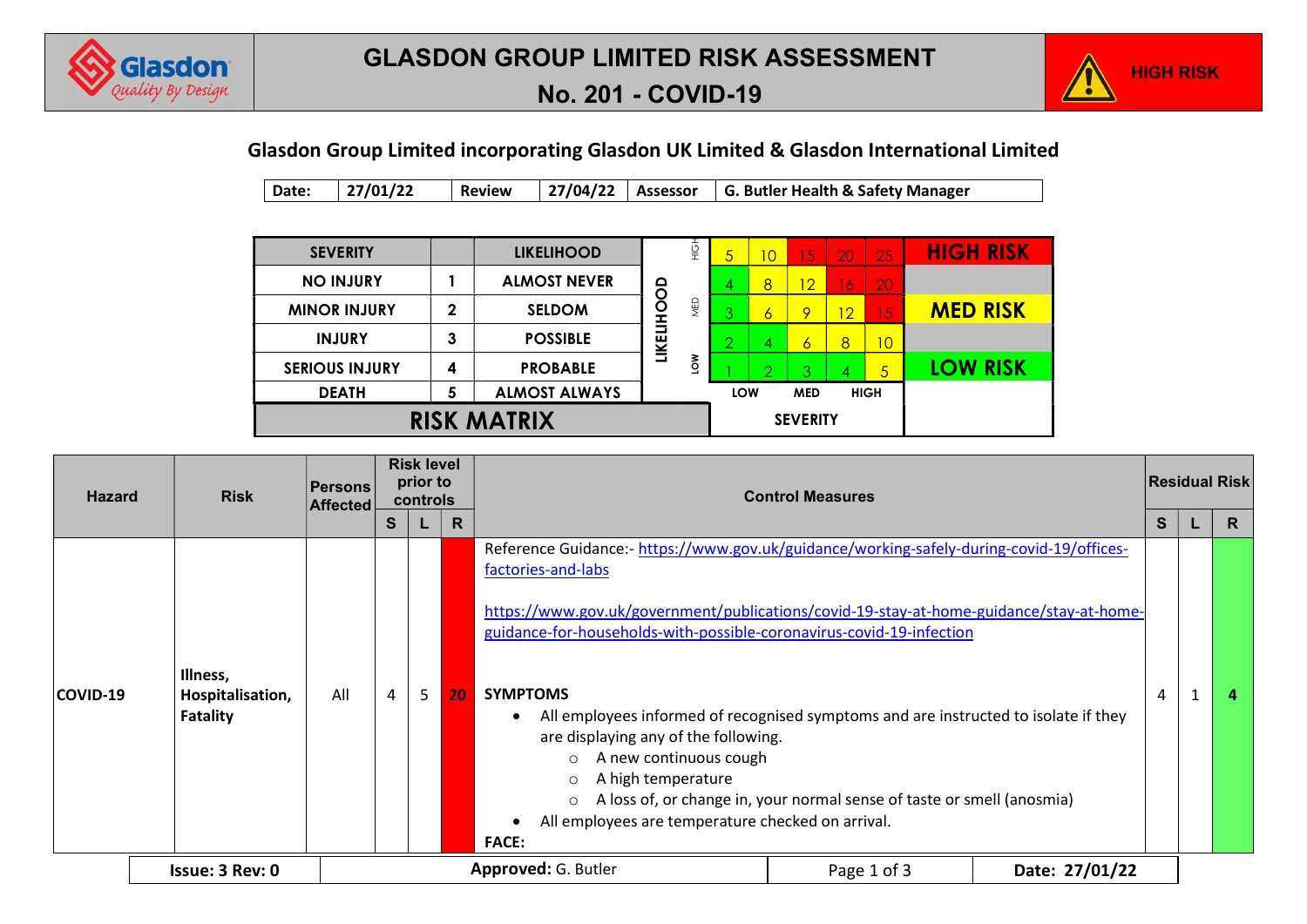

### GLASDON GROUP LIMITED RISK ASSESSMENT

## No. 201 - COVID-19



| <b>Hazard</b><br><b>Risk</b> |  | <b>Persons</b><br><b>Affected</b> |              | <b>Risk level</b><br>prior to<br>controls |              | <b>Control Measures</b>                                                                                                                                                                                                                                                                                                                                                                                                                                                                                                                                                                                                                                                                                                                                                                                                                                                                                                                                                                                                                                                                                                                                                                                                                                                                    |              | <b>Residual Risk</b> |              |  |  |  |
|------------------------------|--|-----------------------------------|--------------|-------------------------------------------|--------------|--------------------------------------------------------------------------------------------------------------------------------------------------------------------------------------------------------------------------------------------------------------------------------------------------------------------------------------------------------------------------------------------------------------------------------------------------------------------------------------------------------------------------------------------------------------------------------------------------------------------------------------------------------------------------------------------------------------------------------------------------------------------------------------------------------------------------------------------------------------------------------------------------------------------------------------------------------------------------------------------------------------------------------------------------------------------------------------------------------------------------------------------------------------------------------------------------------------------------------------------------------------------------------------------|--------------|----------------------|--------------|--|--|--|
|                              |  |                                   | $\mathbf{s}$ |                                           | $\mathsf{R}$ |                                                                                                                                                                                                                                                                                                                                                                                                                                                                                                                                                                                                                                                                                                                                                                                                                                                                                                                                                                                                                                                                                                                                                                                                                                                                                            | <sub>S</sub> |                      | $\mathsf{R}$ |  |  |  |
|                              |  |                                   |              |                                           |              | Optional masks are provided for all employees.<br>$\bullet$<br><b>HANDS:</b><br>Hand sanitiser provided at all access points and various locations in all buildings.<br>٠<br>Hand wash stations installed in all warehouses and assembly areas.<br>Washroom facilities accessible in all buildings.<br>Disposable hand towels to be used in all wash facilities.<br>Sanitising wipes provided to wipe down surfaces and equipment<br>Signage displayed informing of hand hygiene requirements<br><b>SPACE:</b><br>Offices, Assembly Areas and Warehousing are generally large in size with good<br>ventilation.<br>All areas confirmed as <800ppm CO2.<br><b>CLEANING</b><br>Professional cleaning company employee to clean all areas each evening.<br>Clean desk policy encouraged to facilitate thorough clean.<br><b>COMMUNICATION</b><br>Employees are informed of changes to legislation or Company protocols regarding<br>$\bullet$<br>COVID-19 via Company Intranet, memos, notice boards, Company emails and personal<br>emails.<br><b>OUTBREAKS</b><br>Outbreaks are to be assessed by the H & S Department with advice sought from NHS,<br>$\bullet$<br>Public Health England and Blackpool Public Health.<br>Professional deep clean available if required.<br><b>VACCINES</b> |              |                      |              |  |  |  |
|                              |  |                                   |              |                                           |              |                                                                                                                                                                                                                                                                                                                                                                                                                                                                                                                                                                                                                                                                                                                                                                                                                                                                                                                                                                                                                                                                                                                                                                                                                                                                                            |              |                      |              |  |  |  |

| Issue: 3 Rev: 0 |  |  |  |
|-----------------|--|--|--|
|-----------------|--|--|--|